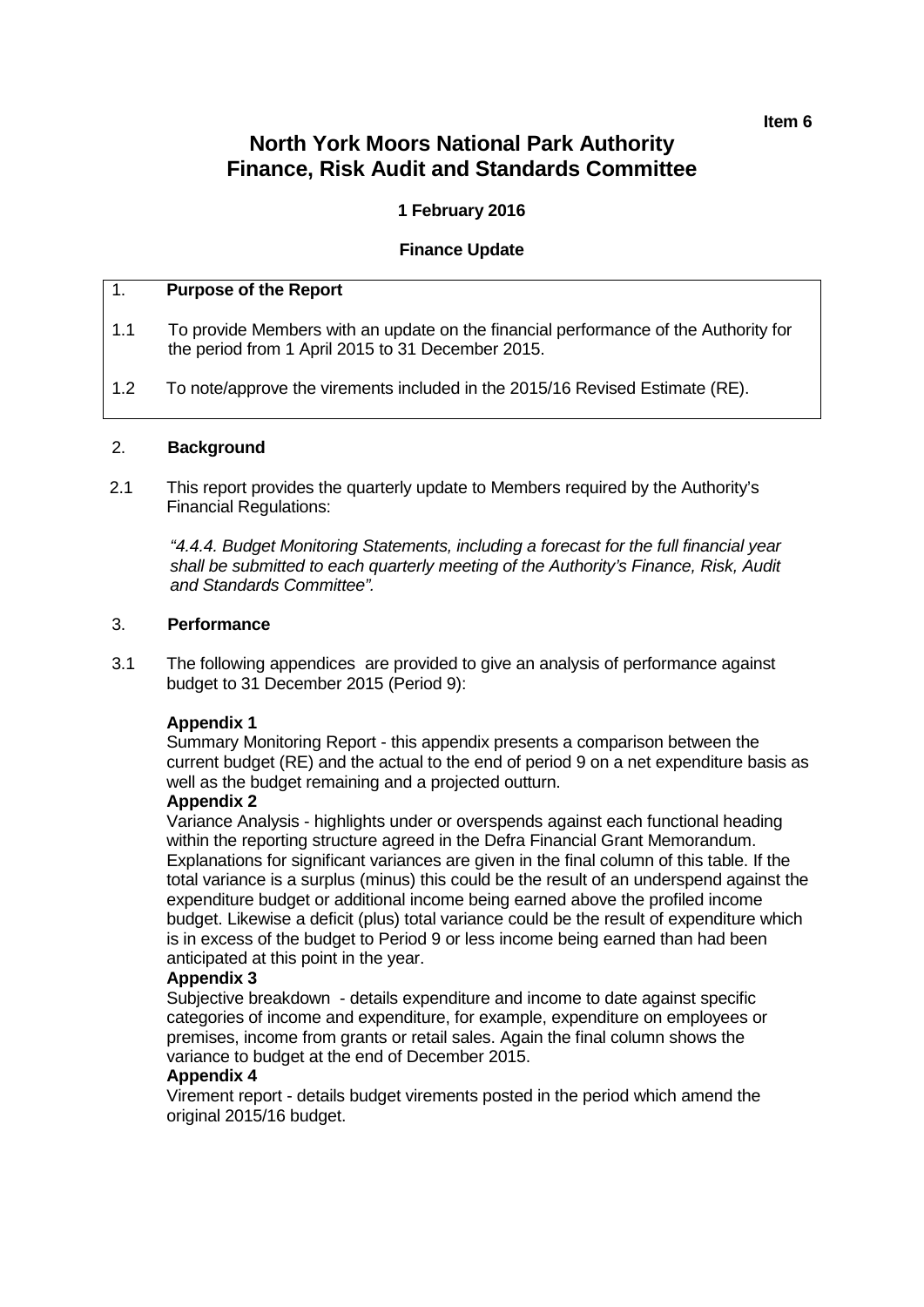3.2 The table below summarises the performance against the revised budget to Period 9 of 2015/16 and the projected outturn to 31<sup>st</sup> March 2016.

|                                      | 2015/16<br><b>RE</b><br><b>BUDGET</b><br>£000's | <b>PROFILED</b><br><b>BUDGET</b> @<br>31 DEC<br>2015<br>£000's | <b>ACTUAL</b><br>@ 31<br><b>DEC</b><br>2015<br>£000's | VARIANCE<br>@ 31 DEC<br>2015<br>£000's | 2015/16<br><b>PROJECTED</b><br><b>OUTTURN</b><br>£000's | VARIANCE<br>£000's |
|--------------------------------------|-------------------------------------------------|----------------------------------------------------------------|-------------------------------------------------------|----------------------------------------|---------------------------------------------------------|--------------------|
| Gross<br>Expenditure                 | 6171.6                                          | 4,506.8                                                        | 4,125.3                                               | $-381.5$                               | 6007.8                                                  | $-163.8$           |
| <b>DEFRA Grant</b>                   | $-4,092.8$                                      | $-3,069.6$                                                     | $-3,069.6$                                            | 0.0                                    | $-4,092.8$                                              | 0.0                |
| Other Income                         | $-2252.0$                                       | $-1,591.2$                                                     | $-1,738.8$                                            | $-147.6$                               | $-2231.0$                                               | 21.0               |
| Transfer to/from<br>reserves $(+/-)$ | 173.2                                           | 173.2                                                          | 173.2                                                 | 0                                      | 173.2                                                   | 0                  |
| Net Expenditure                      | 0.0                                             | 19.2                                                           | $-509.9$                                              | $-529.1$                               | $-142.8$                                                | $-142.8$           |

- 3.3 It can be seen that at the end of December expenditure was £382k behind profile and income is £148k ahead of profile, there are some variations within this of which a more detailed analysis is given in paragraph 3.5.
- 3.4 The projected outturn to 31<sup>st</sup> March 2016 signifies an underspend on expenditure of £163.8k and income only marginally down on the much increased revised estimate (£21k shortfall on a £510,000 increase). £178k has been transferred to reserves (in addition to the £18k previously reported less the £23k virements in Q3), as reported to members at the November Committee meeting - bringing the net transfer to reserves to £173.2k at the end of Q3 and leaving a further surplus of £142.8k.
- 3.5 Reasons for variances to the period 9 budget are given in **Appendix 2** but significant variances, those which vary by more than 10% or £5k whichever is greater, are given below:
	- Natural Environment :
		- Farmed Land expenditure is behind profile due to an underspend on Connectivity, PAWS and Traditional Boundary Schemes. Officers are currently finalising agreements on the key grant schemes and whilst it is anticipated that all will be spent by the year end, some of the work is weather dependent and therefore, may be subject to delays. Income from sale of timber of £21,000 will slip into next financial year due to a delayed start to the harvesting.
		- Wildlife Conservation expenditure is showing above profile.
	- Cultural Heritage:
		- Archaeology The Monument Management Scheme expenditure is behind profile but is expected to be on target by the end of the financial year. This is a 3 year programme and is a grant aided budget and is offset by income.
		- TEL expenditure is above profile but most of this expenditure will be included in the claim to the Heritage Lottery.
	- Recreation Management:
		- National Trails Income is behind profile, as a grant claim has just been submitted in January 2016.
		- Access to Open Land whilst expenditure on Access Routes and Rights of Way are underspent at the end of Period 9 it is the intention that these budgets will be fully utilised by the end of the year.
		- A virement of £8k has been agreed for the Tour de Yorkshire.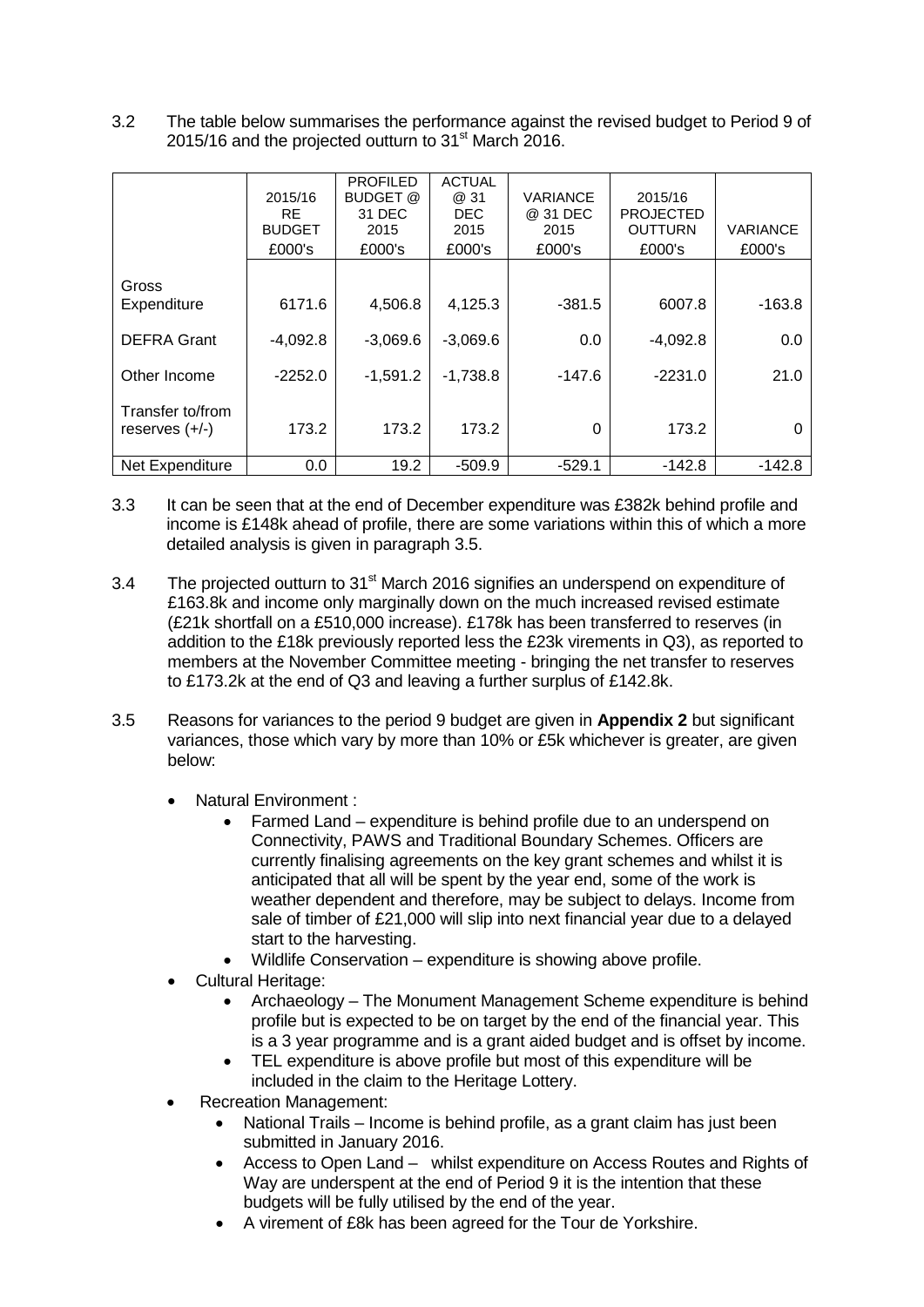- Car Parks Expenditure on car parks is behind profile but is expected to catch up by the end of March 2016. Income performance continues to be strong (the latest revised estimate has been increased by £40k per the Q2 report) although the precise amount will depend upon the winter season and may vary significantly depending upon the weather. Members should note that budgets for Car Park income have previously been reduced below Business Plan expectations due to past underperformance: The excess noted above is still below the Plan figure which was revised to recognise investments such as the Cycle Hire business at Sutton Bank.
- Promoting Understanding:
	- Visitor Centres a virement of £31k has been agreed for essential works to Sutton Bank and the Moors Centre and a virement of £16K employee costs to the Costal Community Project.
	- Information and Interpretation Expenditure on the 'Sea Life, See Life' project (CCF) is behind profile but it is anticipated that it will be spent by the end of the project as the project spans two financial years any unspent income will be carried forward into 2016/17.
- Rangers and Estate:
	- Vehicles 3 new vehicles were purchased for Maintenance Rangers with the final cost coming in below the budget due to purchasing through a framework agreement. A decision has been taken to replace another vehicle within the fleet, however an under spend of £25k is projected and is requested to be transferred into the Capital Reserve to fund replacements in future years.
	- Volunteers The expenditure is currently under profile as mileage claims have not yet been submitted by all volunteer Rangers. Village Caretakers expenditure is also under profile due to grants not been paid out as quickly as anticipated. Both budgets are expected to be fully spent by the end of the financial year
- Development Management:
	- Development Management As reported to the November Committee the RE budget relating to York Potash has been amended to reflect the carry forward of £135k into 2016/17. At this stage there remains a further £15k income in 2015/16 which may require carrying forward subject to expenditure – the position will be kept under review.
- Forward Planning:
	- Expenditure on Statutory Plans is under profile but commitments have been undertaken and it anticipated that the budget will be fully spent by the end of the financial year
	- Expenditure on the Sustainable Development Fund is ahead of profile as expenditure has been incurred earlier than expected.
- Corporate and Democratic Core:
	- Investment to Save This budget was created to fund new ideas and provide a contingency to cover any reductions in funding. £40K was transferred to reserves in Q2 but as it has not been possible to utilise all of the new ideas in 2015/2016 a further underspend is predicted of £123.8k
	- Contracted in Services –A number of invoices for this period have not yet been received, however, it is anticipated that this will be fully committed by the end of the financial year.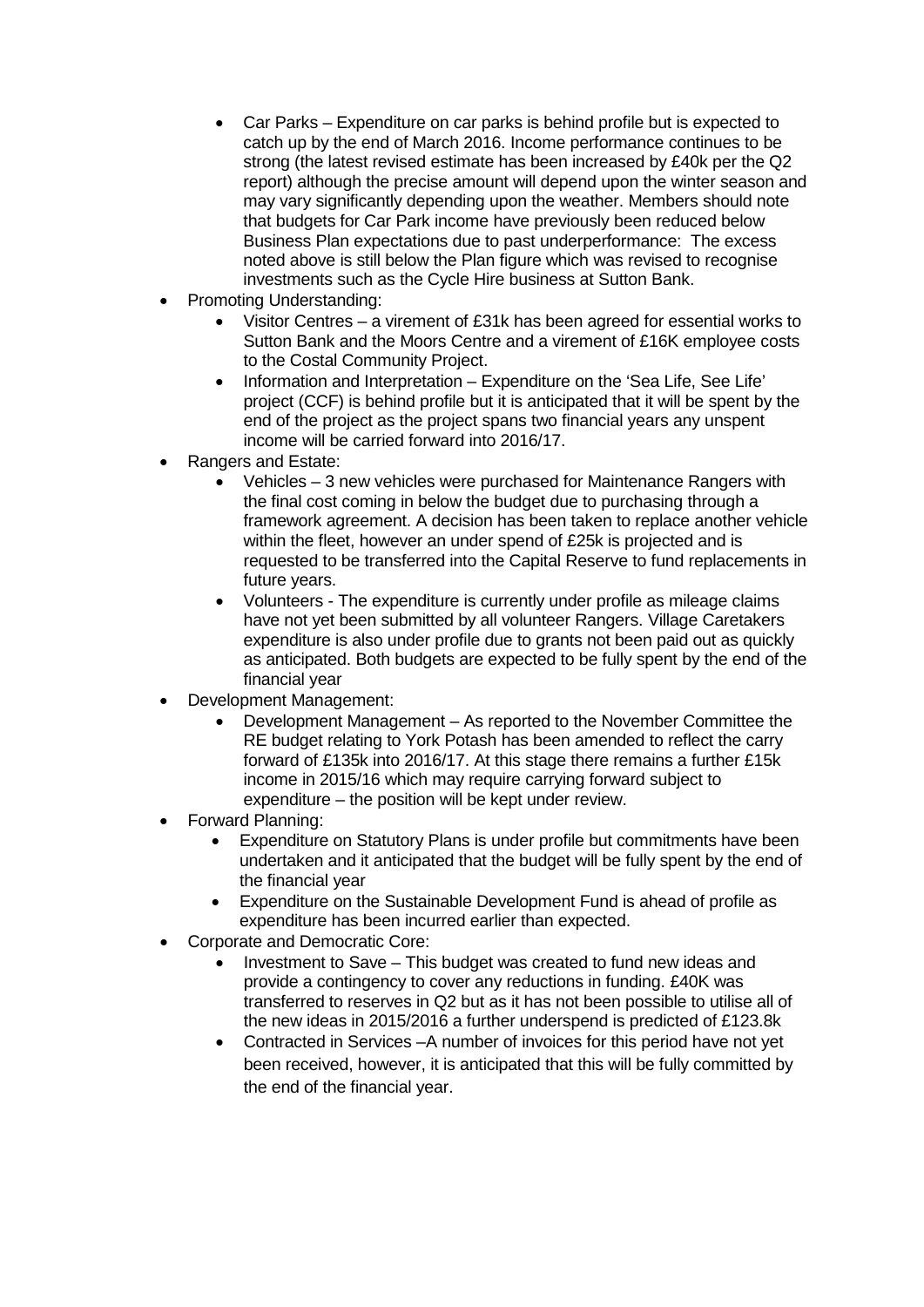|                           |                                       | <b>Cumulative to 31 December 2015</b>          |                  |                           |  |  |  |  |
|---------------------------|---------------------------------------|------------------------------------------------|------------------|---------------------------|--|--|--|--|
| <b>Income Type</b>        | 2015/16 RE<br><b>Budget</b><br>£000's | <b>Budget Year</b><br><b>To Date</b><br>£000's | Actual<br>£000's | <b>Variance</b><br>£000's |  |  |  |  |
| Grants (excluding<br>NPG) | 745.3                                 | 499.3                                          | 434.6            | 64.7                      |  |  |  |  |
| <b>Retail Sales</b>       | 193.4                                 | 167.6                                          | 182.4            | $-14.8$                   |  |  |  |  |
| <b>Planning Income</b>    | 418.8                                 | 224.9                                          | 204.4            | 20.5                      |  |  |  |  |
| <b>York Potash</b>        | 140.0                                 | 140.0                                          | 292.2            | $-152.2$                  |  |  |  |  |
| <b>Car Parking</b>        | 406.1                                 | 319.6                                          | 359.2            | $-39.6$                   |  |  |  |  |
| <b>Miscellaneous</b>      | 330.4                                 | 230.8                                          | 259.6            | $-28.8$                   |  |  |  |  |
| Investment Income         | 18.0                                  | 9.0                                            | 6.4              | 2.6                       |  |  |  |  |
| <b>Total Income</b>       | 2252.0                                | 1591.2                                         | 1738.8           | $-147.6$                  |  |  |  |  |

3.6 The table below details the performance against income targets in year.

The following points should be noted:

- The revised budget for car parks has been adjusted to reflect the continued strong performance.
- It is typical for Grant income to lag at this stage as claims are processed by funding bodies, though some transfer of spend/receipt into 16/17 is also anticipated.
- Retail sales were slightly ahead of target and it is anticipated that this pattern will continue with the result that the income target is met, if not exceeded, by the 31 March 2016.
- Investment income continues to be behind profile due to low interest rates.
- 3.7 Overall these figures reflect the agreed concentration on income generation over spending in anticipation of a prolonged period of reduced core resources. In the absence of reductions in core grant this will leave Members with strengthened reserves and higher income to allocate to their priorities in the Business Plan.

# 4. **Virements**

4.1 **Appendix 4** details the budget virements to the end of Period 9.

Financial Regulations require that all virements are reported to FRASC and that approval be sought from Committee for any single virement for expenditure exceeding £40,000 and that this be reported to the Authority. **Virements in this quarter are highlighted on the appendix.**

### 5. **Reserves**

- 5.1 The level of reserves at the beginning of the year was £1,301k and the 15/16 Original Budget approved by the Authority on 23 March included a plan to transfer £36k into reserves during the financial year. At the meeting of this Committee on 1 June 2015 approval was given to carry forward £119k for specific projects which had not been completed at the financial year end these have been transferred into the current financial year's budget.
- 5.2 Other budget adjustments (virements) have also been processed to account for additional income and other budget savings which have resulted in a net transfer into reserves to date in 2015/2016 of £173k taking reserves to £1,474k as at the end of Q3. Further details of the budget transfers can be found in **Appendix 4.** As at the end of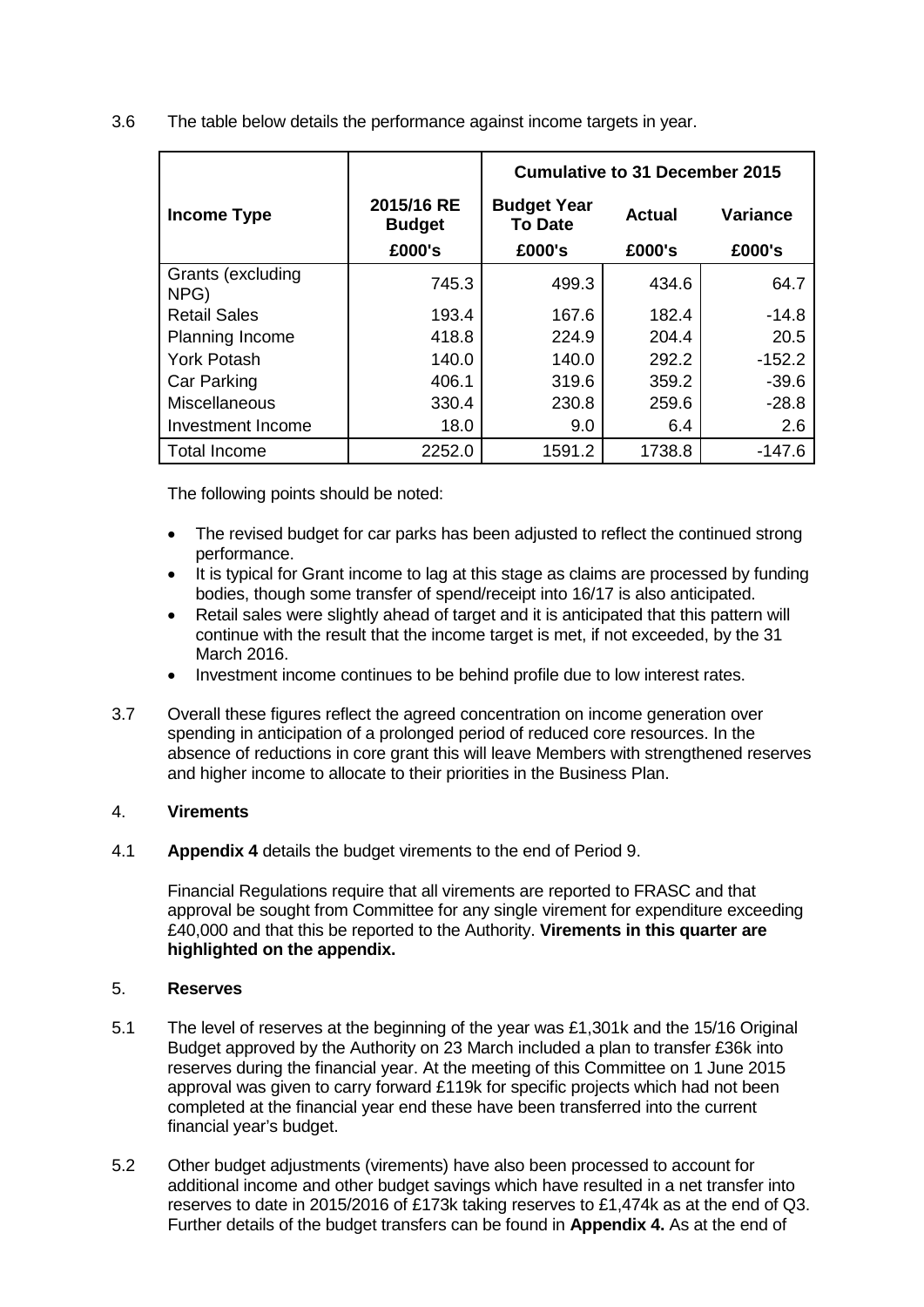Q3 a further £143k surplus is forecast and subject to this the current estimated year end position on Reserves is £1,617k.

# 6. **Financial and Staffing Implications**

6.1 There are no significant financial and or staffing implications to this report.

# 7. **Sustainability and Legal Implications**

7.1 There are no sustainability or legal implications arising from this report.

## 8. **Recommendation**

8.1 That Members note current position and approve the highlighted virements at **Appendix 4**.

Contact Officer: Irene Brannon Director of Corporate Services 01439 772700

**Background documents to this report File Ref.**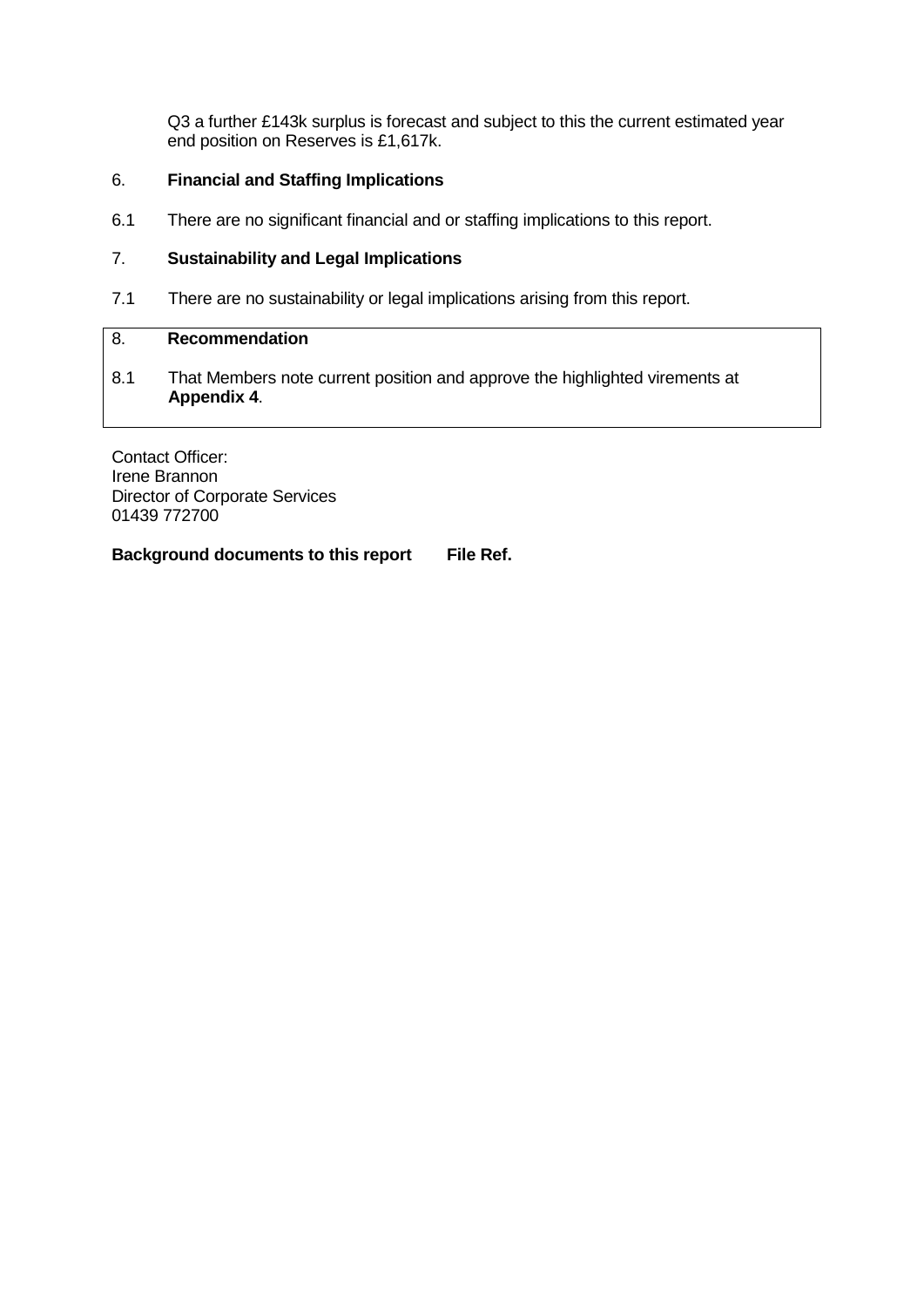**Appendix 1**

| 2015/16 Revenue Budget Monitoring: Summary Report 1 April to 31 Dec 2015    |                |               |                       |              |                |              |               |
|-----------------------------------------------------------------------------|----------------|---------------|-----------------------|--------------|----------------|--------------|---------------|
| Col. A                                                                      | Col. B         | Col, C        | Col. D                | Col. E       | Col. F         | Col. G       | Col .H        |
| <b>Budget Monitoring Report</b>                                             | 2015/16        | 2015/16       | 2015/16               | 2015/16      | 2015/16 Budget | 2015/16      | 2015/16       |
|                                                                             | Revised        | <b>Budget</b> | <b>Revised Annual</b> | Actual       | Remaining      | Projected    | Year End      |
|                                                                             | Estimate @ Nov | Virements     | Estimate              | Committed    |                | Outturn      | Deficit $(+)$ |
|                                                                             | 15             |               |                       | Month 9      |                |              |               |
|                                                                             |                |               |                       |              |                |              | Surplus (-)   |
| <b>Woodlands and Trees</b>                                                  | 4,000.0        |               | 4,000.0               | 35.0         | 3,965.0        | 4,000.0      | 0.0           |
| Moorland                                                                    | 4,410.0        |               | 4,410.0               | $-3,253.0$   | 7,663.0        | 4,410.0      | 0.0           |
| <b>Wetland and Water</b>                                                    | $-3,580.0$     |               | $-3,580.0$            | 18,906.0     | $-22,486.0$    | $-3,580.0$   | 0.0           |
| <b>Farmed Land</b>                                                          | 215,400.0      |               | 215,400.0             | 9,342.0      | 206,058.0      | 236,400.0    | 21,000.0      |
| <b>Wildlife Conservation</b>                                                | 43,000.0       |               | 43,000.0              | 32,712.0     | 10,288.0       | 43,000.0     | 0.0           |
| <b>Conservation Natural Environment</b>                                     |                |               |                       |              |                |              |               |
| Employees                                                                   | 301,710.0      |               | 301,710.0             | 219,044.0    | 82,666.0       | 301,710.0    | 0.0           |
| Recharges                                                                   | 154,500.0      |               | 154,500.0             | 0.0          | 154,500.0      | 154,500.0    | 0.0           |
| <b>NATURAL ENVIRONMENT</b>                                                  | 719,440.0      | 0.0           | 719,440.0             | 276,786.0    | 442,654.0      | 740,440.0    | 21,000.0      |
|                                                                             |                |               |                       |              |                |              |               |
| <b>Buildings</b>                                                            | 3,300.0        |               | 3,300.0               | $-15,498.0$  | 18,798.0       | 3,300.0      | 0.0           |
| Archaeology                                                                 | 18,160.0       |               | 18,160.0              | 19,010.0     | $-850.0$       | 18,160.0     | 0.0           |
| <b>Enhancement Services</b>                                                 | 44,650.0       |               | 44,650.0              | 47,551.0     | $-2,901.0$     | 44,650.0     | 0.0           |
| <b>Conservation Areas</b>                                                   | 11,230.0       |               | 11,230.0              | 3,390.0      | 7,840.0        | 11,230.0     | 0.0           |
| <b>Local Culture and Tradition</b><br><b>Conservation Cultural Heritage</b> | 2,500.0        |               | 2,500.0               | 2,500.0      | 0.0            | 2,500.0      | 0.0           |
| Employees                                                                   | 99,820.0       |               | 99,820.0              | 76,597.0     | 23,223.0       | 99,820.0     | 0.0           |
| Recharges                                                                   | 73,850.0       |               | 73,850.0              | 0.0          | 73,850.0       | 73,850.0     | 0.0           |
| <b>CULTURAL HERITAGE</b>                                                    | 253,510.0      | 0.0           | 253,510.0             | 133,550.0    | 119,960.0      | 253,510.0    | 0.0           |
|                                                                             |                |               |                       |              |                |              |               |
| <b>PROWS</b>                                                                | 0.0            |               | 0.0                   | $-3,643.0$   | 3,643.0        | 0.0          | 0.0           |
| <b>National Trails</b>                                                      | 23,880.0       |               | 23,880.0              | 88,360.0     | $-64,480.0$    | 23,880.0     | 0.0           |
| Access to Open Land                                                         | 297,230.0      |               | 297,230.0             | 173,296.0    | 123,934.0      | 297,230.0    | 0.0           |
| Visitor Management and Facilities                                           | 51,900.0       | 8,000.0       | 59,900.0              | 32,922.0     | 26,978.0       | 59,900.0     | 0.0           |
| <b>Specialist Recreation</b>                                                | 0.0            |               | 0.0                   | $-25.0$      | 25.0           | 0.0          | 0.0           |
| <b>Car Parks</b>                                                            | $-290,650.0$   |               | $-290,650.0$          | $-256,630.0$ | $-34,020.0$    | $-290,650.0$ | 0.0<br>0.0    |
| <b>Public Transport</b>                                                     | 17,720.0       |               | 17,720.0              | 10,465.0     | 7,255.0        | 17,720.0     |               |
| <b>Recreation Employees</b>                                                 | 127,420.0      |               | 127,420.0             | 91,421.0     | 35,999.0       | 127,420.0    | 0.0           |
| Recharges                                                                   | 287,800.0      |               | 287,800.0             | 0.0          | 287,800.0      | 287,800.0    | 0.0           |
| <b>RECREATION MANAGEMENT</b>                                                | 515,300.0      | 8,000.0       | 523,300.0             | 136,166.0    | 387,134.0      | 523,300.0    | 0.0           |
|                                                                             |                |               |                       |              |                |              |               |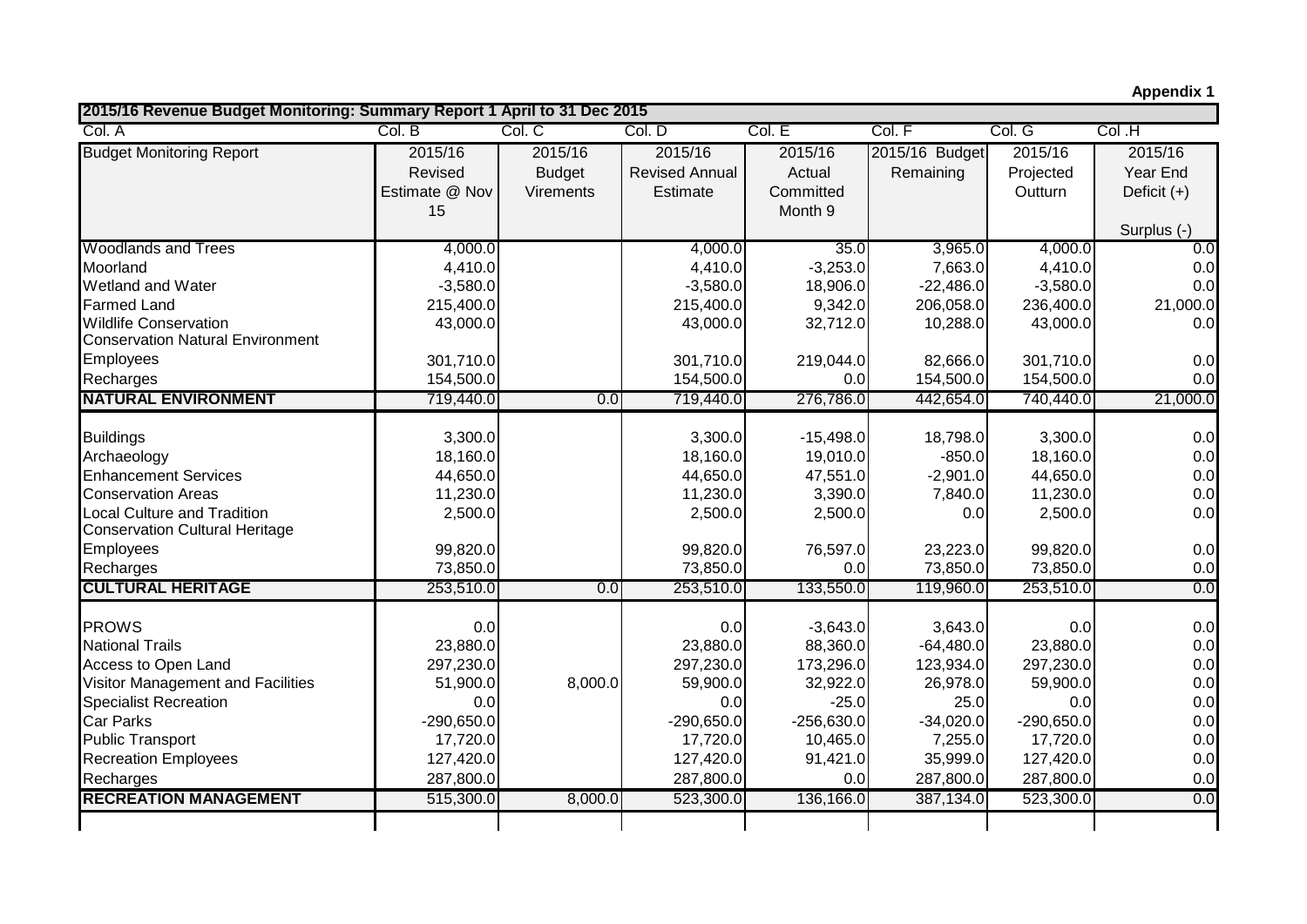| <b>Visitor Centres</b>                                     | 305,500.0      | 31,000.0         | 336,500.0      | 206,482.0    | 130,018.0      | 336,500.0      | 0.0          |
|------------------------------------------------------------|----------------|------------------|----------------|--------------|----------------|----------------|--------------|
| Information and Interpretation                             | 33,300.0       |                  | 33,300.0       | $-69,784.0$  | 103,084.0      | 33,300.0       | 0.0          |
| <b>Education Services</b>                                  | 58,290.0       |                  | 58,290.0       | 36,813.0     | 21,477.0       | 58,290.0       | 0.0          |
| Information and Interpretation                             |                |                  |                |              |                |                |              |
| (Employees)                                                | 195,710.0      | $-16,000.0$      | 179,710.0      | 134,171.0    | 45,539.0       | 179,710.0      | 0.0          |
| Recharges                                                  | 260,180.0      |                  | 260,180.0      |              | 260,180.0      | 260,180.0      | 0.0          |
| <b>PROMOTING UNDERSTANDING</b>                             | 852,980.0      | 15,000.0         | 867,980.0      | 307,682.0    | 560,298.0      | 867,980.0      | 0.0          |
| <b>Full Time Rangers</b>                                   | 198,890.0      |                  | 198,890.0      | 147,077.0    | 51,813.0       | 198,890.0      | 0.0          |
| <b>Estate Services</b>                                     | 218,310.0      |                  | 218,310.0      | 142,530.0    | 75,780.0       | 193,310.0      | $-25,000.0$  |
| Volunteers                                                 | 194,040.0      |                  | 194,040.0      | 123,771.0    | 70,269.0       | 194,040.0      | 0.0          |
| Recharges                                                  | 159,690.0      |                  | 159,690.0      | 0.0          | 159,690.0      | 159,690.0      | 0.0          |
| <b>RANGERS AND VOLUNTEERS</b>                              | 770,930.0      | $\overline{0.0}$ | 770,930.0      | 413,378.0    | 357,552.0      | 745,930.0      | $-25,000.0$  |
|                                                            | $-217,640.0$   |                  | $-217,640.0$   | $-224,198.0$ | 6,558.0        | $-232,640.0$   | $-15,000.0$  |
| Development Management<br>Development Management Employees | 389,740.0      |                  | 389,740.0      | 293,415.0    | 96,325.0       | 389,740.0      | 0.0          |
| Recharges                                                  | 194,580.0      |                  | 194,580.0      | 0.0          | 194,580.0      | 194,580.0      | 0.0          |
| <b>DEVELOPMENT MANAGEMENT</b>                              | 366,680.0      | 0.0              |                |              |                |                | $-15,000.0$  |
|                                                            |                |                  | 366,680.0      | 69,217.0     | 297,463.0      | 351,680.0      |              |
| National Park Management Plan                              | 0.0            |                  | 0.0            | 0.0          | 0.0            | 0.0            | 0.0          |
| <b>Statutory Development Plans</b>                         | 13,000.0       |                  | 13,000.0       | $-2,117.0$   | 15,117.0       | 13,000.0       | 0.0          |
| Local Studies and Plan                                     | 39,500.0       |                  | 39,500.0       | 25,427.0     | 14,073.0       | 39,500.0       | 0.0          |
| Sustainable Development Fund                               | 57,270.0       |                  | 57,270.0       | 43,380.0     | 13,890.0       | 57,270.0       | 0.0          |
| <b>Forward Planning Employees</b>                          | 70,950.0       |                  | 70,950.0       | 60,865.0     | 10,085.0       | 70,950.0       | 0.0          |
| Recharges                                                  | 50,090.0       |                  | 50,090.0       | 0.0          | 50,090.0       | 50,090.0       | 0.0          |
| <b>FORWARD PLANNING</b>                                    | 230,810.0      | 0.0              | 230,810.0      | 127,555.0    | 103,255.0      | 230,810.0      | 0.0          |
| <b>Support Staff Cost</b>                                  | 385,720.0      |                  | 385,720.0      | 277,096.0    | 108,624.0      | 385,720.0      | 0.0          |
| Office Accommodation                                       | 42,650.0       |                  | 42,650.0       | 33,253.0     | 9,397.0        | 42,650.0       | 0.0          |
| <b>Support Supplies and Services</b>                       | 269,850.0      |                  | 269,850.0      | 210,945.0    | 58,905.0       | 269,850.0      | 0.0          |
| <b>Contracted In Services</b>                              | 126,070.0      |                  | 126,070.0      | 78,843.0     | 47,227.0       | 126,070.0      | 0.0          |
| Democratic Core                                            | 77,620.0       |                  | 77,620.0       | 48,423.0     | 29,197.0       | 77,620.0       | 0.0          |
| Change and Invest to Save                                  | 133,800.0      |                  | 133,800.0      | 0.0          | 133,800.0      | 10,000.0       | $-123,800.0$ |
| <b>New Income Streams</b>                                  | $-3,000.0$     |                  | $-3,000.0$     | 0.0          | $-3,000.0$     | $-3,000.0$     | 0.0          |
| Corporate Management & Admin                               |                |                  |                |              |                |                |              |
| Employees                                                  | 334,870.0      |                  | 334,870.0      | 273,539.0    | 61,331.0       | 334,870.0      | 0.0          |
| Recharges                                                  | $-1,180,690.0$ |                  | $-1,180,690.0$ | 0.0          | $-1,180,690.0$ | $-1,180,690.0$ | 0.0          |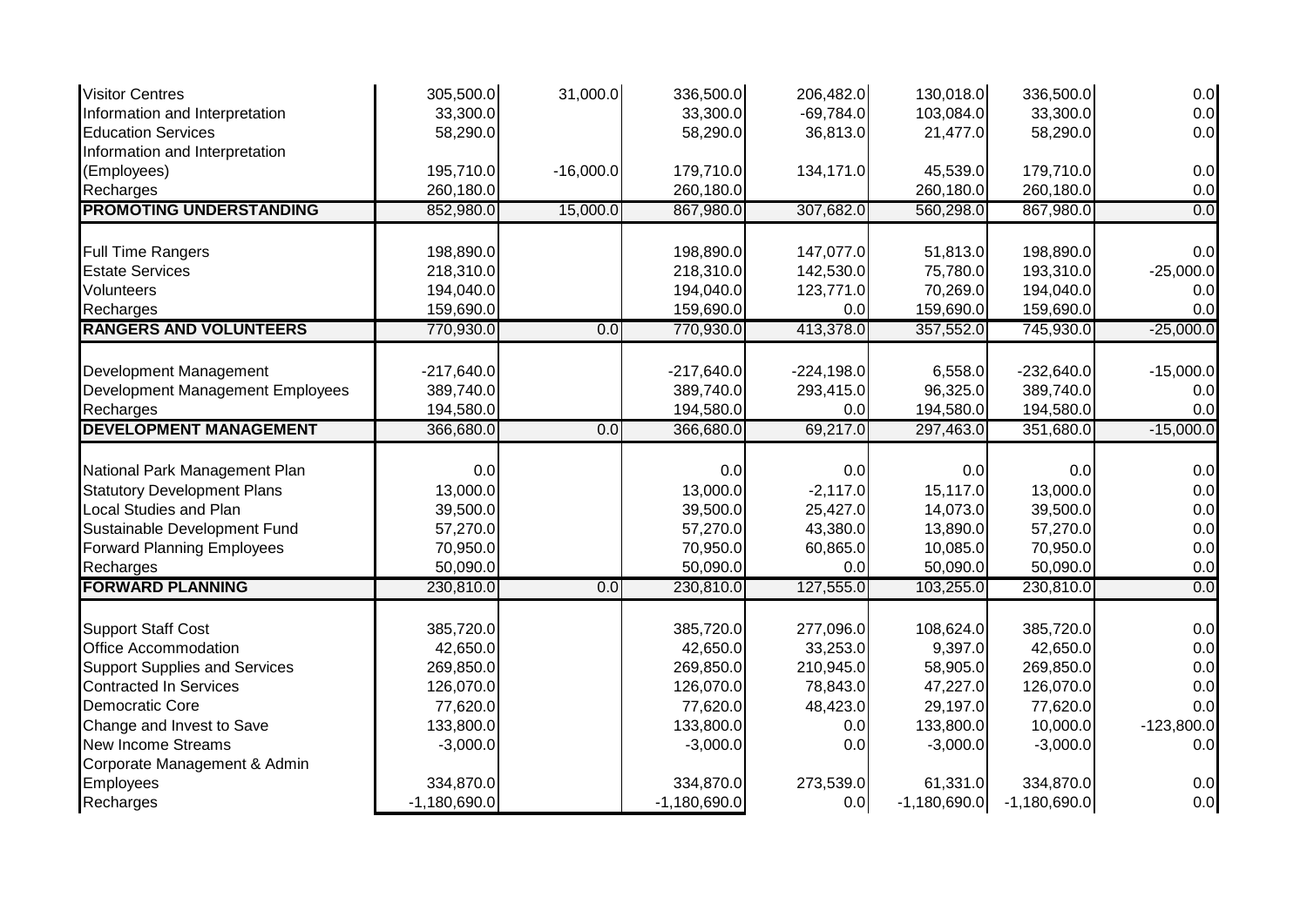| <b>CORPORATE AND DEMOCRATIC</b><br><b>CORE</b> | 186,890.0      | 0.0         | 186,890.0      | 922,099.0      | $-735,209.0$   | 63,090.0       | $-123,800.0$ |
|------------------------------------------------|----------------|-------------|----------------|----------------|----------------|----------------|--------------|
|                                                |                |             |                |                |                |                |              |
| <b>REVENUE EXPENDITURE</b>                     | 3,896,540.0    | 23,000.0    | 3,919,540.0    | 2,386,433.0    | 1,533,107.0    | 3,776,740.0    | $-142,800.0$ |
|                                                |                |             |                |                |                |                |              |
| <b>DEFRA GRANT</b>                             | $-4,092,790.0$ |             | $-4,092,790.0$ | $-3,069,593.0$ | $-1,023,197.0$ | $-4,092,790.0$ | 0.0          |
|                                                |                |             |                |                |                |                |              |
| <b>TRANSFER FROM(-)/ TO RESERVES</b>           | 196,250.0      | $-23,000.0$ | 173,250.0      | 173,250.0      | 0.0            | 173,250.0      | 0.0          |
|                                                |                |             |                |                |                |                |              |
| <b>NET EXPENDITURE</b>                         | 0.0            | 0.0         | 0.01           | $-509,910.0$   | 509,910.0      | $-142,800.0$   | $-142,800.0$ |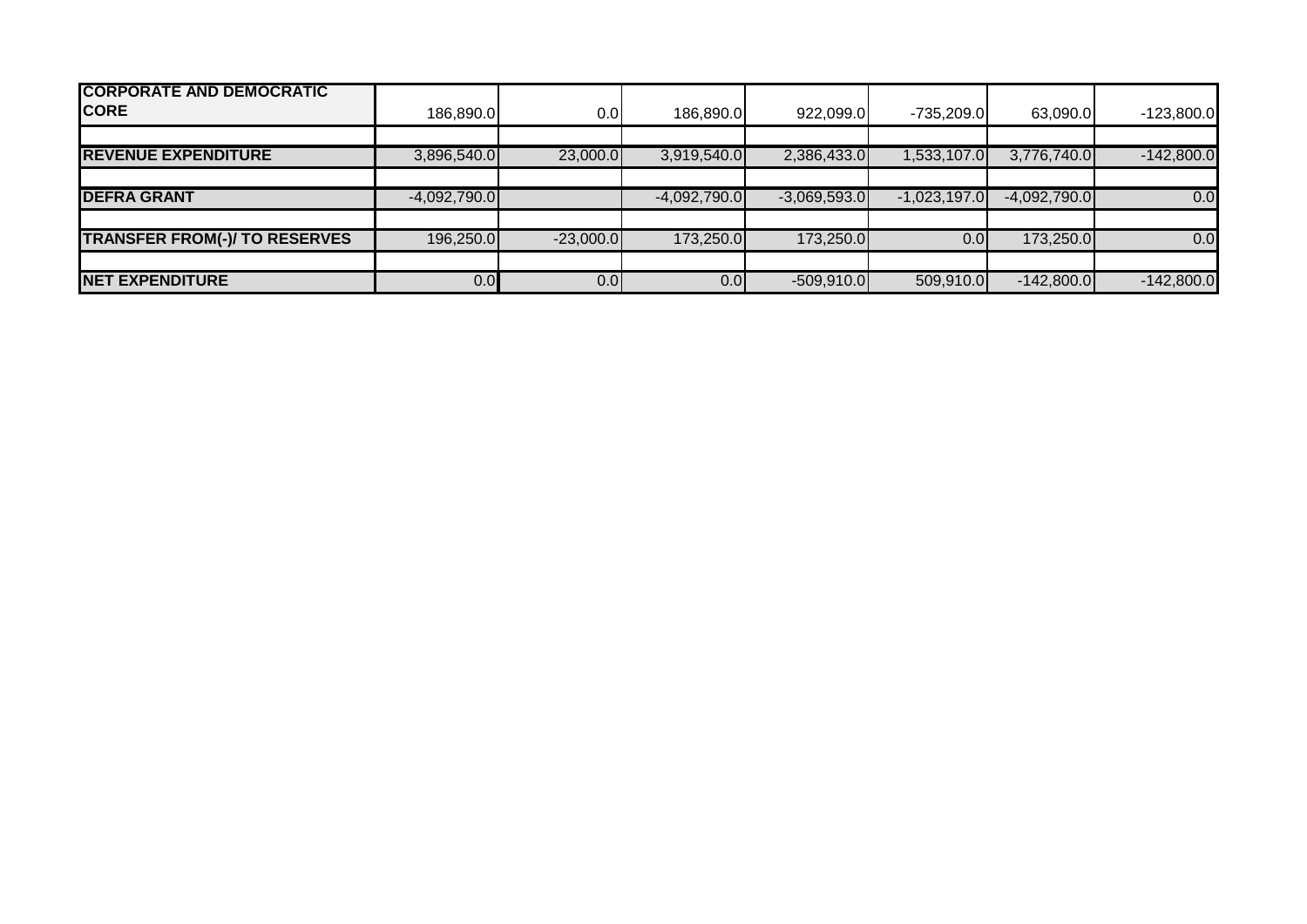#### **Variance Analysis as at 31st December 2015**

| <b>Budget Monitoring Report</b>         | Expenditure            | Actual      | Expenditure     | Income        | Actual         | Income         | Total         | Explanation                                                      |
|-----------------------------------------|------------------------|-------------|-----------------|---------------|----------------|----------------|---------------|------------------------------------------------------------------|
|                                         | <b>Profiled Budget</b> | Expenditure | Overspend $(+)$ | <b>Budget</b> | Income to      | Deficit $(+)$  | Variance      |                                                                  |
|                                         | to Period 9            | to Period 9 | Underspend (-)  | Profile to    | Period 9       | Surplus (-)    | Deficit $(+)$ |                                                                  |
| Variance Analysis as at Month 4         |                        |             |                 | Period 9      |                |                | Surplus(-)    |                                                                  |
| <b>Woodlands and Trees</b>              | 2,000                  | 35          | $-1,965$        | 0             | 0              | $\overline{0}$ | $-1,965$      |                                                                  |
|                                         |                        |             |                 |               |                |                |               | Spend currently under profile but anticipated to be on target by |
| Moorland                                | 21,160                 | 14,843      | $-6,317$        | 18,290        | 18,096         | 194            |               | -6.123 the end of the financial year                             |
|                                         |                        |             |                 |               |                |                |               |                                                                  |
| <b>Wetland and Water</b>                | 96,240                 | 58,016      | $-38,224$       | 80,370        | 39,110         | 41,260         | 3,036         |                                                                  |
| <b>Farmed Land</b>                      | 137,900                | 48,942      | $-88,958$       | 35,000        | 39,600         | $-4,600$       |               | -93,558 Connectivity, PAWS and TBS - see Report                  |
| Coast                                   |                        |             |                 |               | $\sqrt{ }$     |                |               |                                                                  |
| <b>Wildlife Conservation</b>            | 17,000                 | 34,651      | 17,651          | $\Omega$      | 1,939          | $-1,939$       |               | 15,712 Expenditure ahead of profile                              |
| <b>Conservation Natural Environment</b> |                        |             |                 |               |                |                |               |                                                                  |
| <b>Employees</b>                        | 226,310                | 219,044     | $-7,266$        | ∩             | 0              | $\overline{0}$ |               | -7,266 Staffing - vacancy                                        |
| Recharges                               |                        |             |                 | $\Omega$      | $\mathcal{C}$  | $\Omega$       |               |                                                                  |
| <b>NATURAL ENVIRONMENT</b>              | 500,610                | 375,531     | $-125,079$      | 133,660       | 98,745         | 34,915         | $-90.164$     |                                                                  |
|                                         |                        |             |                 |               |                |                |               |                                                                  |
|                                         |                        |             |                 |               |                |                |               | Spend currently under profile but anticipated to be on target by |
| <b>Buildings</b>                        | 14,580                 | 10,371      | $-4,209$        | 25,870        | 25,869         |                |               | -4,208 the end of the financial year                             |
| Archaeology                             | 56,305                 | 36,597      | $-19,708$       | 29,990        | 17,588         | 12,402         |               | -7.306 MMS - see Report                                          |
| <b>Enhancement Services</b>             | 117,730                | 151,867     | 34,137          | 103,520       | 104,316        | $-796$         |               | 33,341 Externally funded projects - see Report                   |
| <b>Conservation Areas</b>               | 5,610                  | 3,390       | $-2,220$        | $\Omega$      | $\Omega$       | $\overline{0}$ | $-2,220$      |                                                                  |
| Local Culture and Tradition             | 2,500                  | 2,500       |                 | $\Omega$      | $\Omega$       | $\Omega$       |               |                                                                  |
| Conservation Cultural Heritage          |                        |             |                 |               |                |                |               |                                                                  |
| <b>Employees</b>                        | 74,845                 | 77,532      | 2,687           | $\Omega$      | 934            | $-934$         | 1,753         |                                                                  |
| Recharges                               |                        |             |                 | $\Omega$      |                |                |               |                                                                  |
| <b>CULTURAL HERITAGE</b>                | 271,570                | 282,257     | 10,687          | 159,380       | 148,707        | 10,673         | 21,360        |                                                                  |
|                                         |                        |             |                 |               |                |                |               |                                                                  |
| <b>PROWS</b>                            |                        | $-3,581$    | $-3,581$        | $\Omega$      | 62             | $-62$          |               | -3,643 Retention on LSTF project.                                |
| <b>National Trails</b>                  | 99,675                 | 99,116      | $-559$          | $\Omega$      | 10,756         | $-10,756$      |               | -11,315 Income not profiled - see report                         |
| Access to Open Land                     | 293,340                | 249,924     | $-43,416$       | 65,700        | 76,628         | $-10,928$      |               | -54,344 Access Routes and Rights of Way - see report             |
| Visitor Management and Facilities       | 36,700                 | 32,922      | $-3,778$        | $\Omega$      | $\overline{0}$ | $\Omega$       |               | -3,778 Costs for Tour De Yorkshire included in this area.        |
| <b>Specialist Recreation</b>            | ∩                      |             | $\Omega$        | $\Omega$      | 25             | $-25$          | $-25$         |                                                                  |
| Car Parks                               | 103,940                | 100,798     | $-3,142$        | 323,000       | 357,428        | $-34,428$      |               | -37,570 Overachievement of income - see Report                   |
| <b>Public Transport</b>                 | 20,050                 | 18,000      | $-2,050$        | 7,000         | 7,535          | $-535$         | $-2,585$      |                                                                  |
| <b>Recreation Employees</b>             | 95,610                 | 91,421      | $-4,189$        | $\Omega$      |                | $\overline{0}$ | $-4,189$      |                                                                  |
| Recharges                               |                        |             |                 |               | $\sqrt{ }$     | $\Omega$       |               |                                                                  |
| <b>RECREATION MANAGEMENT</b>            | 649,315                | 588,600     | $-60,715$       | 395,700       | 452,434        | $-56,734$      | $-117,449$    |                                                                  |
|                                         |                        |             |                 |               |                |                |               |                                                                  |
| <b>Visitor Centres</b>                  | 418,180                | 419,332     | 1,152           | 192,510       | 212,851        | $-20,341$      |               | -19,189 Income ahead of profile                                  |
|                                         |                        |             |                 |               |                |                |               | Sea Life, See Life Project(CCR) behind profile for both income   |
| Information and Interpretation          | 284,730                | 187,268     | $-97,462$       | 271,330       | 257,051        | 14,279         |               | -83,183 and expenditure. Exhibition income is ahead of profile   |
| <b>Education Services</b>               | 54,950                 | 57,052      | 2,102           | 12,820        | 20,239         | $-7,419$       |               | -5,317 Income ahead of profile                                   |
| Information and Interpretation          |                        |             |                 |               |                |                |               |                                                                  |
| (Employees)                             | 147,760                | 134,171     | $-13,589$       | 0             | C              | $\overline{0}$ |               | -13,589 Tranfer of staff costs to CCF project. Budget to Vire    |
| Recharges                               |                        |             |                 | $\Omega$      | $\Omega$       | $\Omega$       |               |                                                                  |
| <b>PROMOTING UNDERSTANDING</b>          | 905,620                | 797,823     | $-107,797$      | 476,660       | 490,141        | $-13,481$      | $-121.278$    |                                                                  |
|                                         |                        |             |                 |               |                |                |               |                                                                  |
| <b>Full Time Rangers</b>                | 150,340                | 147,077     | $-3,263$        | $\Omega$      | $\Omega$       | $\Omega$       | $-3.263$      |                                                                  |
| <b>Estate Services</b>                  | 209,415                | 171,030     | $-38,385$       | 35,000        | 28,500         | 6,500          |               | -31,885 Vehicle Expenditure under profile - see report           |
| Volunteers                              | 156,170                | 125,752     | $-30,418$       | 1,970         | 1,981          | $-11$          |               | -30,429 Volunteer Rangers and Village Caretakers - see report    |
| Recharges                               |                        | $\Omega$    | $\overline{0}$  | 0             | 0              | $\overline{0}$ |               |                                                                  |
| <b>RANGERS AND VOLUNTEERS</b>           | 515,925                | 443,859     | $-72,066$       | 36,970        | 30,481         | 6,489          | $-65,577$     |                                                                  |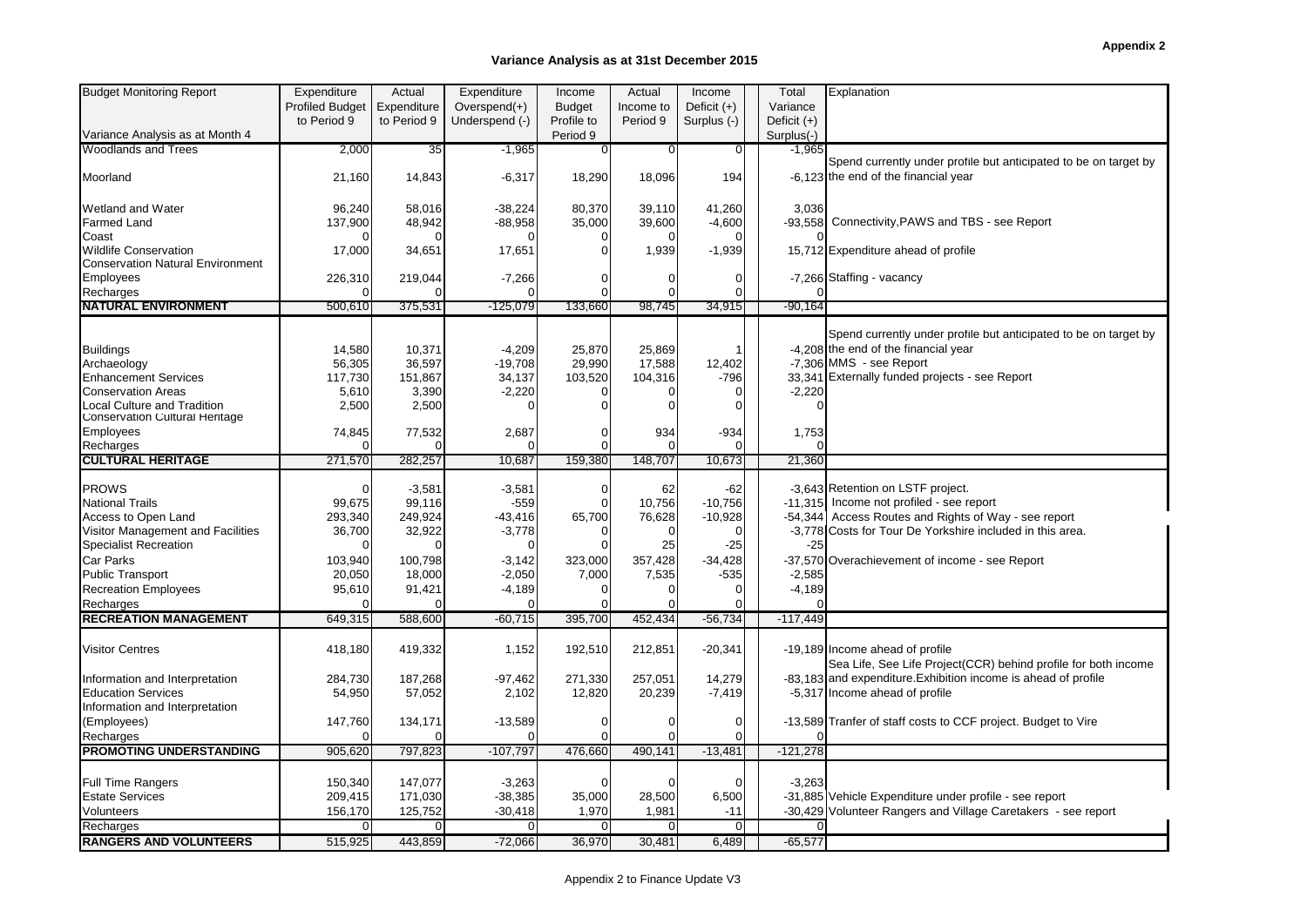| <b>Budget Monitoring Report</b>                           | Expenditure<br><b>Profiled Budget</b><br>to Period 9 | Actual<br>Expenditure<br>to Period 9 | Expenditure<br>Overspend $(+)$<br>Underspend (-) | Income<br><b>Budget</b><br>Profile to | Actual<br>Income to<br>Period 9 | Income<br>Deficit $(+)$<br>Surplus (-) | Total<br>Variance<br>Deficit $(+)$ | Explanation                                                                                                                                                                                        |
|-----------------------------------------------------------|------------------------------------------------------|--------------------------------------|--------------------------------------------------|---------------------------------------|---------------------------------|----------------------------------------|------------------------------------|----------------------------------------------------------------------------------------------------------------------------------------------------------------------------------------------------|
| Variance Analysis as at Month 4                           |                                                      |                                      |                                                  | Period 9                              |                                 |                                        | Surplus(-)                         |                                                                                                                                                                                                    |
| Development Management                                    | 273,570                                              | 269,819                              | $-3,751$                                         | 365,690                               | 494,017                         | $-128,327$                             |                                    | Includes additional cost for and income from Y Potash<br>-132,078 application                                                                                                                      |
| Development Management Employee                           | 292,260                                              | 293,415                              | 1,155                                            | 0                                     |                                 |                                        | 1,155                              |                                                                                                                                                                                                    |
| Recharges                                                 |                                                      |                                      | $\Omega$                                         | $\Omega$                              |                                 | $\Omega$                               |                                    |                                                                                                                                                                                                    |
| <b>DEVELOPMENT MANAGEMENT</b>                             | 565,830                                              | 563,234                              | $-2,596$                                         | 365,690                               | 494,017                         | $-128,327$                             | $-130,923$                         |                                                                                                                                                                                                    |
| National Park Management Plan                             | 2,250                                                | $\mathbf 0$                          | $-2,250$                                         | 0                                     | $\Omega$                        | $\Omega$                               | $-2,250$                           | Local Plan under profile but anticipated to be on target by the                                                                                                                                    |
| <b>Statutory Development Plans</b>                        | 5,000                                                | $-2,117$                             | $-7,117$                                         | 0                                     | $\Omega$                        | 0                                      |                                    | -7,117 end of the financial year<br>Tourism project currently under profile but anticipated to be on                                                                                               |
| Local Studies and Plan                                    | 30.100                                               | 34,320                               | 4,220                                            | 0                                     | 8,893                           | $-8,893$                               |                                    | -4,673 target by the end of the financial year                                                                                                                                                     |
| Sustainable Development Fund                              | 14,000                                               | 43,380                               | 29,380                                           | $\Omega$                              |                                 | $\Omega$                               | 29,380                             |                                                                                                                                                                                                    |
| <b>Forward Planning Employees</b><br>Recharges            | 56,380<br>$\sqrt{ }$                                 | 60,865                               | 4,485                                            | 0<br>0                                |                                 | 0                                      |                                    | 4,485 Additional member of staff during Potash application                                                                                                                                         |
| <b>FORWARD PLANNING</b>                                   | 107,730                                              | 136,448                              | 28,718                                           | $\overline{0}$                        | 8,893                           | $-8,893$                               | 19,825                             |                                                                                                                                                                                                    |
|                                                           |                                                      |                                      |                                                  |                                       |                                 |                                        |                                    |                                                                                                                                                                                                    |
| <b>Support Staff Cost</b>                                 | 289,270                                              | 278,470                              | $-10,800$                                        | 0                                     | 1,374                           | $-1,374$                               |                                    | -12,174 Casual hours not used to date, other expenses under profile                                                                                                                                |
| Office Accommodation                                      | 41,740                                               | 43,999                               | 2,259                                            | 12,000                                | 10,746                          | 1,254                                  | 3,513                              |                                                                                                                                                                                                    |
|                                                           |                                                      |                                      |                                                  |                                       |                                 |                                        |                                    | Areas within Supplies and Services continue to be behind profile<br>(e.g postage) and this is expected to continue for the remainder<br>of the year especially as communication is increasingly by |
| <b>Support Supplies and Services</b>                      | 247,980                                              | 224,622                              | $-23,358$                                        | 11,210                                | 13,677                          | $-2,467$                               |                                    | -25,825 electronic means.<br>Some differences beween the phasing of costs and the receipt                                                                                                          |
| <b>Contracted In Services</b>                             | 79,330                                               | 68,443                               | $-10,887$                                        | 0                                     | $-10,400$                       | 10,400                                 |                                    | -487 of invoices - see Report                                                                                                                                                                      |
| Democratic Core                                           | 58,160                                               | 48,423                               | $-9,737$                                         | $\Omega$                              |                                 | 0                                      |                                    | -9,737 Costs for Members expenses remain behind profile.                                                                                                                                           |
| Change and Invest to Save                                 |                                                      |                                      | 0                                                | $\Omega$                              |                                 | $\Omega$                               |                                    |                                                                                                                                                                                                    |
| <b>New Income Streams</b><br>Corporate Management & Admin |                                                      |                                      | $\Omega$                                         |                                       |                                 |                                        |                                    |                                                                                                                                                                                                    |
| <b>Employees</b>                                          | 273,690                                              | 273,539                              | $-151$                                           | 0                                     |                                 | 0                                      | $-151$                             |                                                                                                                                                                                                    |
| Recharges                                                 |                                                      |                                      | $\Omega$                                         | $\Omega$                              | $\Omega$                        | $\Omega$                               |                                    |                                                                                                                                                                                                    |
| <b>CORPORATE AND DEMOCRATIC</b>                           |                                                      |                                      |                                                  |                                       |                                 |                                        |                                    |                                                                                                                                                                                                    |
| <b>CORE</b>                                               | 990,170                                              | 937,496                              | $-52,674$                                        | 23,210                                | 15,397                          | 7,813                                  | $-44,861$                          |                                                                                                                                                                                                    |
| <b>TOTAL (EXPENDITURE /OTHER</b>                          |                                                      |                                      |                                                  |                                       |                                 |                                        |                                    |                                                                                                                                                                                                    |
| <b>INCOME)</b>                                            | 4,506,770                                            | 4,125,248                            | $-381,522$                                       | 1,591,270                             | 1,738,815                       | $-147,545$                             | $-529,067$                         |                                                                                                                                                                                                    |
|                                                           |                                                      |                                      |                                                  |                                       |                                 |                                        |                                    |                                                                                                                                                                                                    |
| <b>INCOME-NPG</b>                                         | $\Omega$                                             | $\Omega$                             | $\Omega$                                         | 3,069,593                             | 3,069,593                       | $\Omega$                               |                                    |                                                                                                                                                                                                    |
| <b>TOTAL AFTER GRANTS</b>                                 | 4,506,770                                            | 4,125,248                            | $-381,522$                                       | 4,660,863                             | 4,808,408                       | $-147,545$                             | $-529,067$                         |                                                                                                                                                                                                    |
|                                                           |                                                      |                                      |                                                  |                                       |                                 |                                        |                                    |                                                                                                                                                                                                    |

Reconciliation to Appendix 1 and Appendix 3

| Net Expenditure to 31 December 2011 Actual Expenditure |                        | 4,125,248    |
|--------------------------------------------------------|------------------------|--------------|
|                                                        | Actual Other Income    | $-1,738,815$ |
|                                                        | <b>NPG</b>             | $-3,069,593$ |
|                                                        |                        | $-683.160$   |
|                                                        | Transfer to Reserves   | 173.250      |
|                                                        | <b>Net Expenditure</b> | $-509.910$   |
|                                                        | Appendix 1             | 509.910      |

Appendix 2 to Finance Update V3 Further explanation for significant variances can be found on the Finance Update Report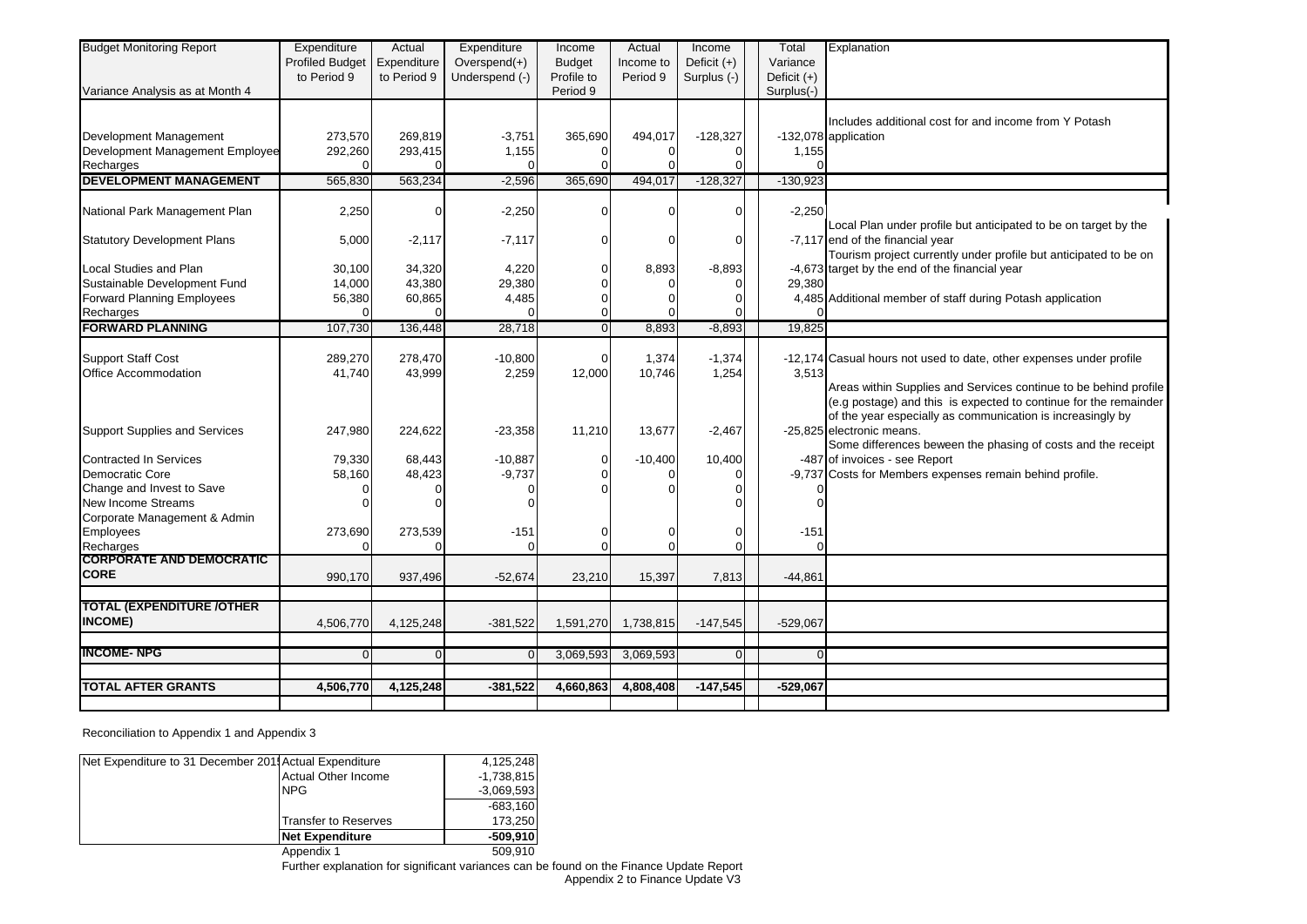# **Subjective Analysis All analysis Appendix 3 Appendix 3 Appendix 3**

# **Revenue Budget Monitoring 2015/16 to the end of December 2015**

|                                        | <b>Revised</b>    |                    |                  |                   |                  |                  |
|----------------------------------------|-------------------|--------------------|------------------|-------------------|------------------|------------------|
|                                        | <b>Budget per</b> | <b>New Budget</b>  | <b>Adjusted</b>  | <b>Profile to</b> | <b>Actual to</b> | Variance         |
|                                        | <b>November</b>   | <b>Adjustments</b> | <b>Budget</b>    | 31 Dec 2015       | 31 Dec 2015      | <b>To Budget</b> |
|                                        | £'000             | £'000              | £'000            | £'000             | £'000            | £'000            |
| <b>EXPENDITURE</b>                     |                   |                    |                  |                   |                  |                  |
| Employees                              | 3,010,020         | $-16,000$          | 2,994,020        | 2,288,450         | 2,296,144        | 7,694            |
| Premises                               | 356,700           | 39,000             | 395,700          | 272,335           | 237,539          | $-34,796$        |
| Transport                              | 188,630           | 0                  | 188,630          | 142,120           | 98,889           | $-43,231$        |
| <b>Supplies and Services</b>           | 2,223,330         | 0                  | 2,223,330        | 1,674,645         | 1,381,736        | $-292,909$       |
| <b>Third Party Payments</b>            | 369,870           | 0                  | 369,870          | 129,220           | 110,940          | $-18,280$        |
| <b>Total Expenditure</b>               | 6,148,550         | 23,000             | 6,171,550        | 4,506,770         | 4,125,248        | $-381,522$       |
| <b>INCOME</b>                          |                   |                    |                  |                   |                  |                  |
| <b>DEFRA Grant</b>                     | $-4,092,790$      | 0                  | $-4,092,790$     | $-3,069,593$      | $-3,069,593$     | $\mathbf 0$      |
| <b>Other Income</b>                    |                   |                    |                  |                   |                  |                  |
| <b>Other Grants</b>                    | $-745,300$        | 0                  | $-745,300$       | $-499,260$        | $-434,586$       | 64,674           |
| <b>Retail Sales</b>                    | $-193,400$        | 0                  | $-193,400$       | $-167,640$        | $-182,418$       | $-14,778$        |
| <b>Planning Fees</b>                   | $-558,750$        | 0                  | $-558,750$       | $-364,940$        | $-496,654$       | $-131,714$       |
| Car Parking                            | $-406, 120$       | 0                  | $-406,120$       | $-319,630$        | $-359,176$       | $-39,546$        |
| Other Income                           | $-330,440$        | 0                  | $-330,440$       | $-230,800$        | $-259,561$       | $-28,761$        |
| Investment Income                      | $-18,000$         | 0                  | $-18,000$        | $-9,000$          | $-6,420$         | 2,580            |
| <b>Total Other Income</b>              | $-2,252,010$      | 0                  | $-2,252,010$     | $-1,591,270$      | $-1,738,815$     | $-147,545$       |
| <b>Net Budget</b>                      | $-196,250$        | 23,000             | $-173,250$       | $-154,093$        | $-683,160$       | $-529,067$       |
| <b>Contribution to/(From) Reserves</b> | 196,250           | $-23,000$          | 173,250          |                   |                  |                  |
| <b>Grand Total</b>                     | 0                 | 0                  | $\boldsymbol{0}$ | $-154,093$        | $-683,160$       | $-529,067$       |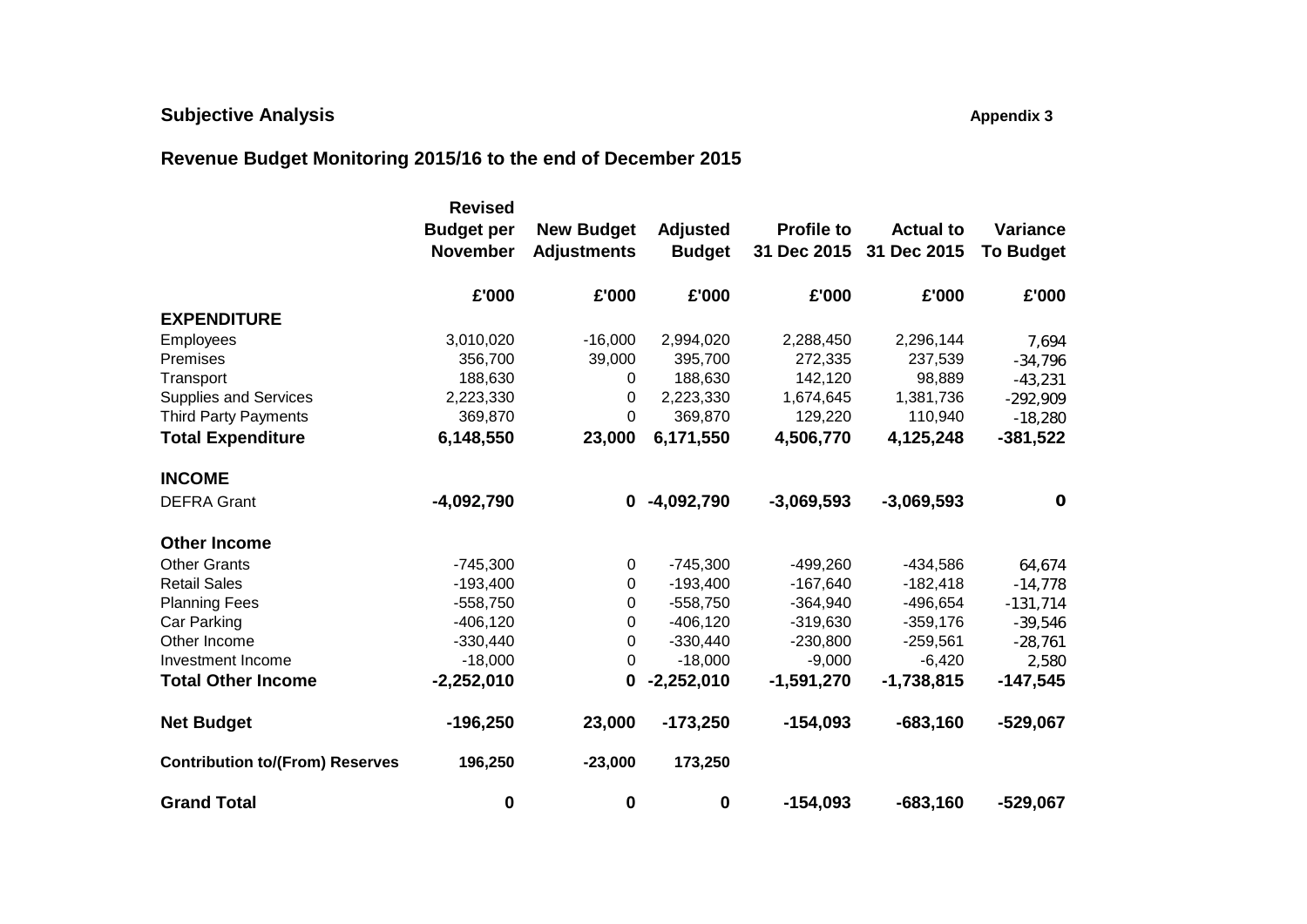**Appendix 4**

|                                                 | <b>VIREMENT REPORT Q3 2015/2016</b> |                                                        |            |                                                                                                                                                                                            |                                                                      |  |  |  |  |
|-------------------------------------------------|-------------------------------------|--------------------------------------------------------|------------|--------------------------------------------------------------------------------------------------------------------------------------------------------------------------------------------|----------------------------------------------------------------------|--|--|--|--|
| <b>Functional Heading</b>                       |                                     | <b>Department</b>                                      |            | Reason                                                                                                                                                                                     | <b>Net Effect</b><br>on Budget<br>Increase $(+)$<br>Decrease(-)<br>£ |  |  |  |  |
|                                                 |                                     |                                                        | Original   |                                                                                                                                                                                            |                                                                      |  |  |  |  |
| <b>Conservation - Natural Environment</b>       |                                     | Conservation - Natural Environment<br>(CNE)            |            | -+3,690 Adjustments within the Conservation budgets for<br>changes that have occurred since setting the budget                                                                             |                                                                      |  |  |  |  |
|                                                 |                                     | <b>CNE - Connectivity</b>                              |            | +14,400 Agreed carry forward - Aerial photography                                                                                                                                          |                                                                      |  |  |  |  |
|                                                 |                                     | <b>CNE - Derwent Partnership</b>                       |            | +5,000 NYMPA contribution to this project                                                                                                                                                  |                                                                      |  |  |  |  |
|                                                 |                                     | CNE - Farmed Land - Farming<br><b>Business Project</b> |            | +21,000 Dales and Moors Farm Innovation Project - budget to<br>cover additional expenditure on goods and services                                                                          |                                                                      |  |  |  |  |
|                                                 |                                     | CNE - Farmed Land - Farming<br><b>Business Project</b> | $-+35,000$ | Dales and Moors Farm Innovation Project - funding<br>from York, North Yorkshire and East Riding LEP for<br>NYMNPA staff time and additional expenditure required<br>to deliver the project |                                                                      |  |  |  |  |
|                                                 |                                     | <b>CNE-</b> Wetland and Water                          |            | +820 Staff Budget Adjustments                                                                                                                                                              |                                                                      |  |  |  |  |
|                                                 |                                     | <b>Conservation - Natural Environment</b><br>Employees |            | -+5,670 Staff Budget savings                                                                                                                                                               |                                                                      |  |  |  |  |
| <b>Conservation - Natural Environment Total</b> |                                     |                                                        |            |                                                                                                                                                                                            | $-+3,140$                                                            |  |  |  |  |
| <b>Conservation - Cultural Heritage</b>         |                                     | CCH - Archaeology                                      |            | -+20,000 Reduction of the Archaeology budget - agreed saving                                                                                                                               |                                                                      |  |  |  |  |
|                                                 |                                     | CCH - Monument Management<br>Scheme                    |            | -+3,720 Adjust the MMS budget following confirmation of the<br>new programme - net adjustment                                                                                              |                                                                      |  |  |  |  |
|                                                 |                                     | CCH - Monument Management<br>Scheme                    |            | +14,580 Agreed carry forward - Monument Management Scheme                                                                                                                                  |                                                                      |  |  |  |  |
|                                                 |                                     | <b>CCH - Historic Buildings</b>                        |            | -+25,870 Increase income budget - repayment of loans                                                                                                                                       |                                                                      |  |  |  |  |
|                                                 |                                     | Conservation - Cultural Heritage                       |            | -+1,200 Staff Budget Adjustments                                                                                                                                                           |                                                                      |  |  |  |  |
|                                                 |                                     | Conservation - Cultural Heritage                       |            | -+610 Staff Budget Adjustments                                                                                                                                                             |                                                                      |  |  |  |  |
|                                                 |                                     | Conservation - Cultural Heritage<br>Employees          |            | +4,230 Staff Budget Adjustments                                                                                                                                                            |                                                                      |  |  |  |  |
|                                                 |                                     | Conservation - Cultural Heritage TEL                   |            | +47,500 Adjustment to TEL Budget to reflect current year spend                                                                                                                             |                                                                      |  |  |  |  |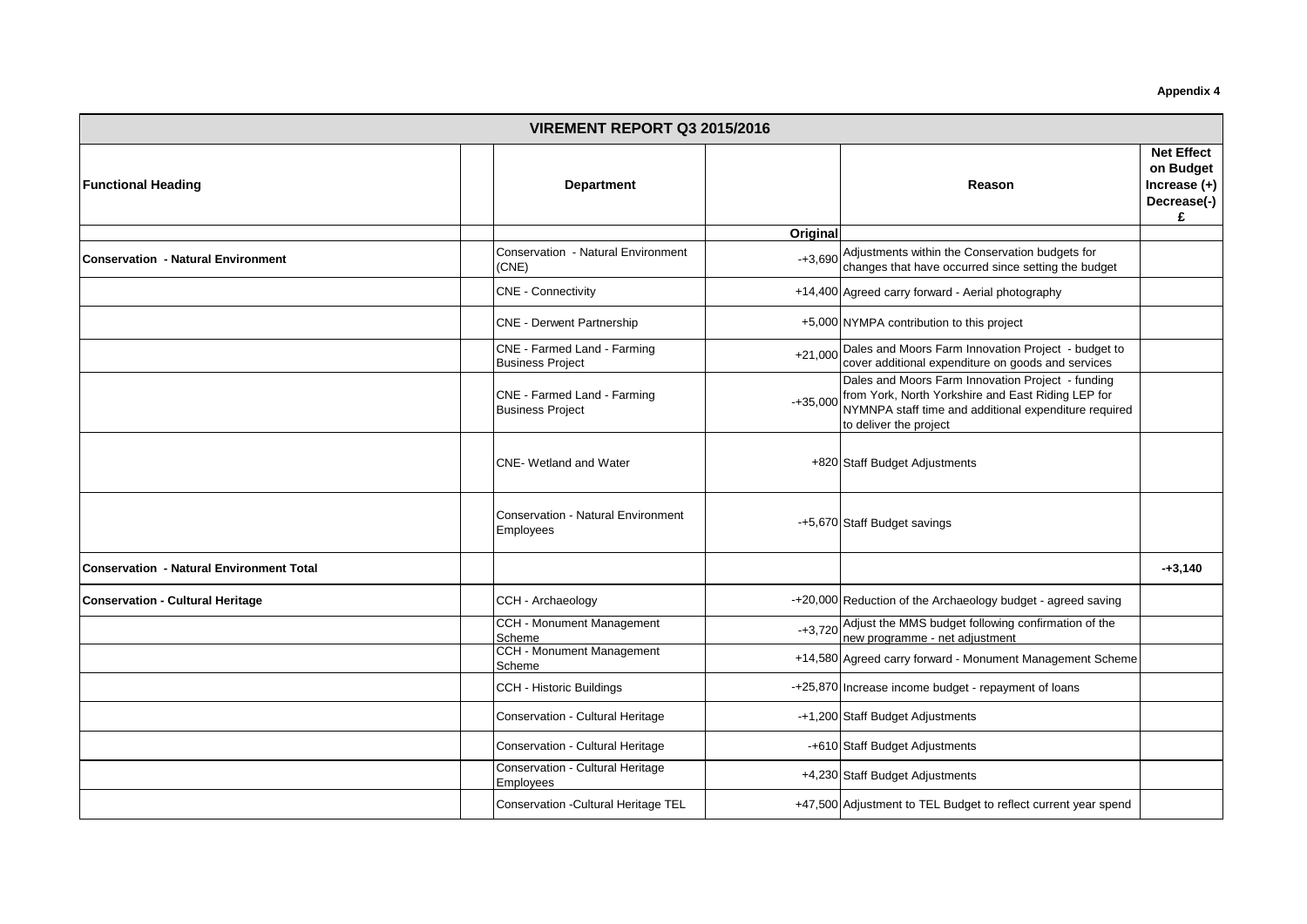|                                               |     | <b>VIREMENT REPORT Q3 2015/2016</b>                                        |            |                                                                                                      |            |
|-----------------------------------------------|-----|----------------------------------------------------------------------------|------------|------------------------------------------------------------------------------------------------------|------------|
|                                               |     | Conservation - Cultural Heritage TEL                                       |            | -+40,000 Adjustment to TEL Budget to reflect current year income                                     |            |
|                                               |     | <b>Conservation - Enhancement Services</b><br>Underspend in Q2             | $-+25.000$ | Conservation - Enhancement Services - Underspend in<br>Q2 moved to reserves                          |            |
| <b>Conservation - Cultural Heritage Total</b> |     |                                                                            |            |                                                                                                      | $-+50,090$ |
| <b>Recreation Management</b>                  |     | Access to Open Land - Access works                                         | $+15,000$  | Agreed carry forward - Work on sewage plant at Chop<br>Gate                                          |            |
|                                               |     | Access to Open Land - Access routes                                        | $+26,000$  | Agreed carry forward - Flood damaged bridges - funded<br>by DEFRA                                    |            |
|                                               |     | Access to Open Land - Access and<br>Health                                 | $+10,000$  | Agreed carry forward - Money from Redcar & Cleveland<br>BC in relation to health agenda              |            |
|                                               |     | Recreation Management - National<br>Trails                                 | $+19,390$  | Adjustment of budget following the confirmation of<br>funding for 2015/16 National Trails project    |            |
|                                               |     | Access to Open Land - Apprentices<br>North                                 | $+7,000$   | Reduction in income budget following discussion with<br>Prior Pursglove College re funding for 15/16 |            |
|                                               |     | Access to Open Land - Access Routes                                        |            | +13,000 Crow Wood Sculpture Trail - project budget expenditure                                       |            |
|                                               |     | Access to Open Land - Access Routes                                        |            | -+13,000 Crow Wood Sculpture Trail - project budget income                                           |            |
|                                               |     | Recreation Management - National<br>Trails                                 |            | -+2,930 Wolds Way Income adjustment                                                                  |            |
|                                               |     | Recreation Management - National<br>Trails                                 |            | +790 Staff Budget Adjustments                                                                        |            |
|                                               |     | Recreation Management - Access to<br>Open Land                             |            | -+6,460 Staff Budget Adjustments                                                                     |            |
|                                               |     | Recreation Management - Car Parks                                          |            | -+190 Staff Budget Adjustments                                                                       |            |
|                                               |     | Recreation Management - Employees                                          |            | +330 Staff Budget Adjustments                                                                        |            |
|                                               | New | <b>Visitor Management and Facilities</b>                                   |            | -+8,000 Budget adjustment for tour de Yorkshire 2016                                                 |            |
|                                               |     | <b>Conservation - Enhancement Services</b><br>Underspend in Q2 to Reserves | $+40,000$  | Increase in Car Park Income - Excess moved to<br>reserves                                            |            |
| <b>Recreation Management Total</b>            |     |                                                                            |            |                                                                                                      | +100,930   |
| <b>Promoting Understanding</b>                |     | Promoting Understanding -<br><b>Connections North</b>                      | $+10,210$  | Art project funded by Arts Council - expenditure budget<br>for 2015/16                               |            |
|                                               |     | Promoting Understanding -<br><b>Connections North</b>                      | $-+10,210$ | Art project funded by Arts Council - income budget for<br>2015/16                                    |            |
|                                               |     | Promoting Understanding - Visitor<br>Centres                               |            | +16,200 Additional budget to fund the Play Area at Sutton Bank                                       |            |
|                                               |     | Promoting Understanding - Visitor<br>Centres                               |            | +9,180 Staffing Adjustments                                                                          |            |
|                                               |     | Promoting Understanding - Information<br>and Interpretation                |            | +3,750 Staffing Adjustments                                                                          |            |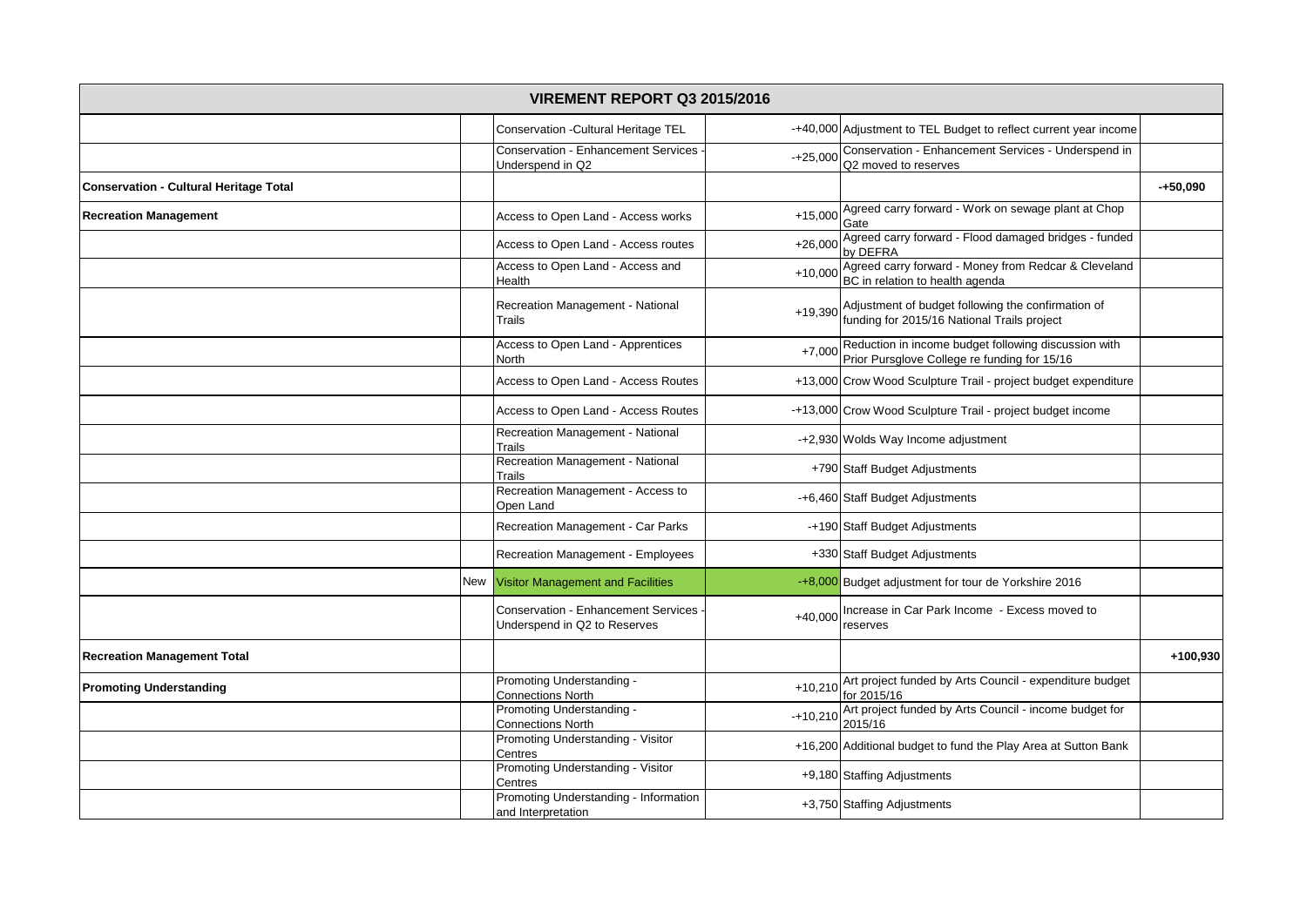|                                      |     | <b>VIREMENT REPORT Q3 2015/2016</b>         |            |                                                                                                                                                              |            |
|--------------------------------------|-----|---------------------------------------------|------------|--------------------------------------------------------------------------------------------------------------------------------------------------------------|------------|
|                                      |     | Promoting Understanding - Education         |            | -+430 Staffing Adjustments                                                                                                                                   |            |
|                                      |     | Promoting Understanding - Employees         |            | -+9,460 Staffing Adjustments                                                                                                                                 |            |
|                                      | New | <b>Visitor Centres</b>                      | $-+31.000$ | Budget adjustments Sutton Bank (£22k)and Moors<br>Centre (£9k)                                                                                               |            |
|                                      | New | <b>Promoting Understanding - Employees</b>  |            | +16,000 Staffing Adjustments recharge to CCR                                                                                                                 |            |
| <b>Promoting Understanding Total</b> |     |                                             |            |                                                                                                                                                              | $+4,240$   |
| <b>Rangers and Volunteers</b>        |     | Rangers and Volunteers - Cod Beck<br>Ranger | $-+1,260$  | Increase income budget for additional costs included in<br>recharge                                                                                          |            |
|                                      |     | Full Time Rangers                           |            | -+880 Staff Budget Adjustments                                                                                                                               |            |
|                                      |     | <b>Estate Services</b>                      |            | -+13,280 Staff Budget Adjustments                                                                                                                            |            |
|                                      |     | Volunteers                                  |            | -+130 Staff Budget Adjustments                                                                                                                               |            |
| <b>Rangers and Volunteers Total</b>  |     |                                             |            |                                                                                                                                                              | $-+15,550$ |
| <b>Development Management</b>        |     | Development Management - York<br>Potash     | $+40,000$  | Agreed carry forward - to meet further demands of the<br>potash application in 2015/16                                                                       |            |
|                                      |     | Development Management - York<br>Potash     | $+85,000$  | York Potash - increase budget to cover anticipated<br>expenditure to the date of the decision notice                                                         |            |
|                                      |     | Development Management - York<br>Potash     |            | York Potash - increase income budget for<br>-+80,000 reimbursement of costs associated with the s.106<br>agreement and costs to be reimbursed by York Potash |            |
|                                      |     | Development Management -                    | $+25,000$  | Increase expenditure budget to reflect s.106<br>agreements                                                                                                   |            |
|                                      |     | Development Management -                    | $-+25,000$ | Increase income budget to reflect income received from<br>s.106 agreements                                                                                   |            |
|                                      |     | Development Management                      |            | -+18,970 Staff Budget Adjustments                                                                                                                            |            |
|                                      |     | Development Management                      | $+50,000$  | Fees relating to completion of s106 agreement<br>reimbursed by York Potash                                                                                   |            |
|                                      |     | Development Management                      | $-+60,000$ | Reimbursement from York Potash relating to<br>Professional Fees and Officer time                                                                             |            |
|                                      |     | Development Management                      | $+150,000$ | York Potash Monitoring Costs funded by s106<br>agreement                                                                                                     |            |
|                                      |     | Development Management                      |            | s106 Agreement Income Monitoring costs for York<br>-+150,000 Potash (any not spent in financial year needs to transfer<br>to specific reserve)               |            |
|                                      |     | Development Management                      |            | +118,000 Underspend in Q2 moved to reserves                                                                                                                  |            |
| <b>Development Management Total</b>  |     |                                             |            |                                                                                                                                                              | +134,030   |
| <b>Forward Planning</b>              |     | Sustainable Development Fund                |            | -+8,130 Additional income budget for repayment of SDF loan to<br>Esk Energy in line with repayment schedule                                                  |            |